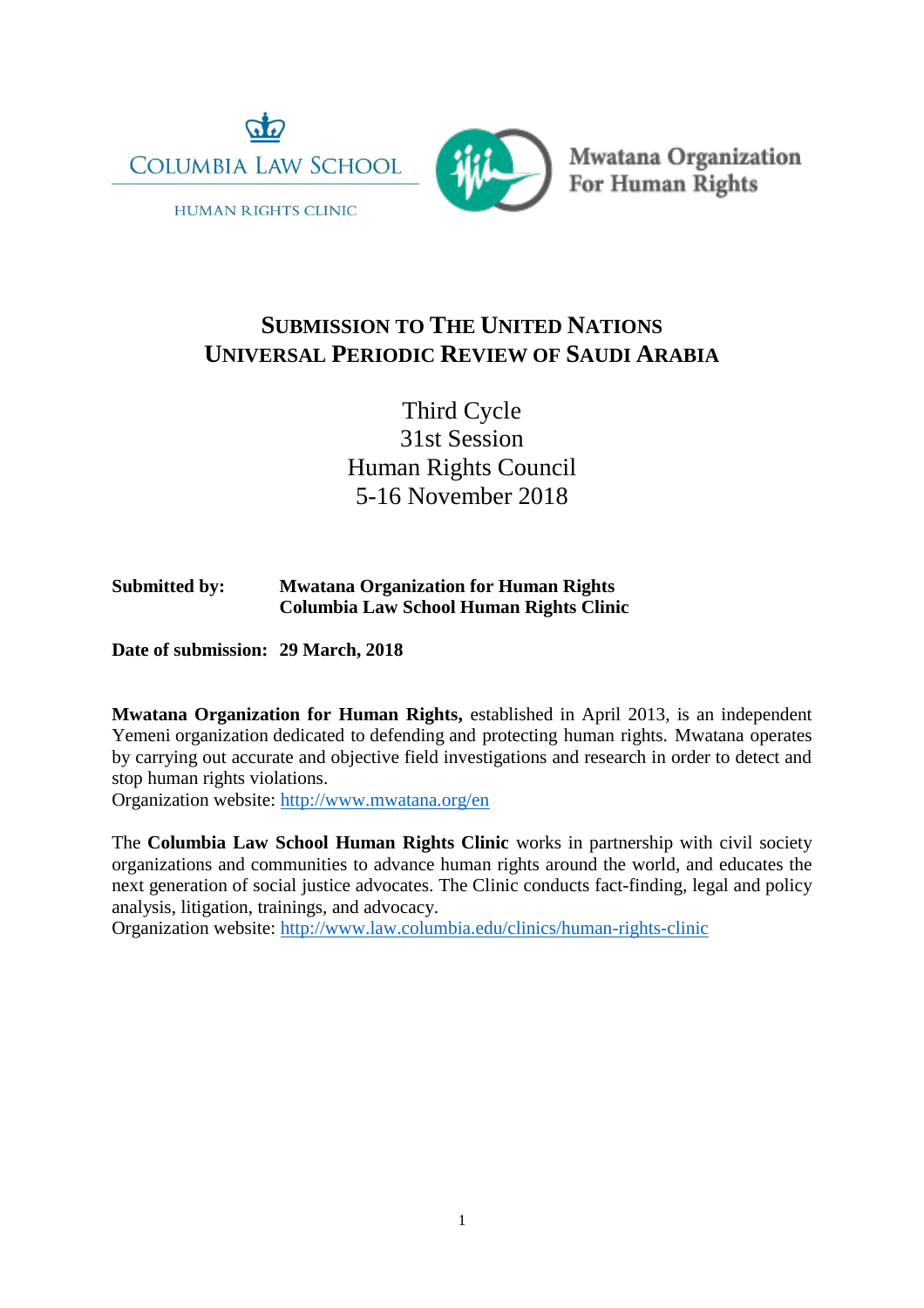# **I. Summary**

- 1. Mwatana Organization for Human Rights (Mwatana) and the Columbia Law School Human Rights Clinic (the Clinic) jointly submit this report to inform the examination of Saudi Arabia during its Universal Periodic Review. This submission focuses on international human rights and humanitarian law concerns related to Saudi Arabia's involvement in the war in Yemen.
- 2. Thousands of Yemeni civilians have been killed and injured and numerous civilian buildings and infrastructure destroyed and damaged in Yemen since Saudi Arabia and its coalition partners intervened in Yemen in March 2015. <sup>1</sup> As of 14 December 2017, the U.N. Office of the United Nations High Commissioner for Human Rights (OHCHR) estimated that 5,558 civilians had been killed and 9,065 injured in the conflict. $2$
- 3. Mwatana has documented numerous Saudi-led airstrikes in which civilians have been killed and injured, and civilian homes, markets, parks, hospitals, and schools destroyed.<sup>3</sup> Mwatana's investigations raise serious concerns about Saudi Arabia's compliance in these cases with its legal obligations under international human rights law (IHRL) to respect the rights of the Yemeni population to life, health, food, and housing,<sup>4</sup> which continue to apply in armed conflict and to Saudi Arabia's actions in Yemen.<sup>5</sup> There are also serious concerns about Saudi Arabia's compliance with the principles of distinction, proportionality, and precautions in attack enshrined in international humanitarian law (IHL).<sup>6</sup>
- 4. In addition, Saudi Arabia's closure of air, land, and sea ports in Yemen has had a crippling effect on the delivery of humanitarian aid, as well as on Yemeni civilians' ability to access to food, medicine, and fuel that are indispensable for the survival of the population.<sup>7</sup> As Yemen is highly reliant on imported goods,  $8$  these restrictions have hindered Yemenis' access to vital healthcare, exacerbated the risk of famine, and accelerated the spread of the cholera epidemic.<sup>9</sup> Under international law, Saudi Arabia is obliged to facilitate impartial humanitarian assistance and to respect Yemenis' rights to health. <sup>10</sup> Taken together, Saudi Arabia's actions in Yemen—the poorest country in the Arab world—have contributed significantly to what the United Nations has described as the "worst humanitarian crisis in the world."<sup>11</sup>
- 5. This submission presents concerns regarding two issues: (1) Saudi-led coalition airstrikes in Yemen, and (2) the impact of the Saudi-led coalition's restrictions on the delivery of aid and access to medical treatment. The submission also sets out questions for Saudi Arabia and recommendations to improve its compliance with its obligations under IHRL and IHL.

# **II. Airstrikes: Civilian casualties and damage to civilian objects**

6. Mwatana and other organizations have investigated numerous Saudi-led coalition airstrikes in Yemen. Many of the cases documented by Mwatana may amount to violations of the rights to life, health, and an adequate standard of living, and possibly war crimes.<sup>12</sup>

# *Civilian casualties and the right to life*

7. As a party to the armed conflict in Yemen, Saudi Arabia is obliged to respect the principles of distinction, proportionality, and precautions in attack.<sup>13</sup> Any violation of these principles will also be a violation of Saudi Arabia's human rights obligation to respect Yemenis' right to life, which continue to apply where it exercises "effective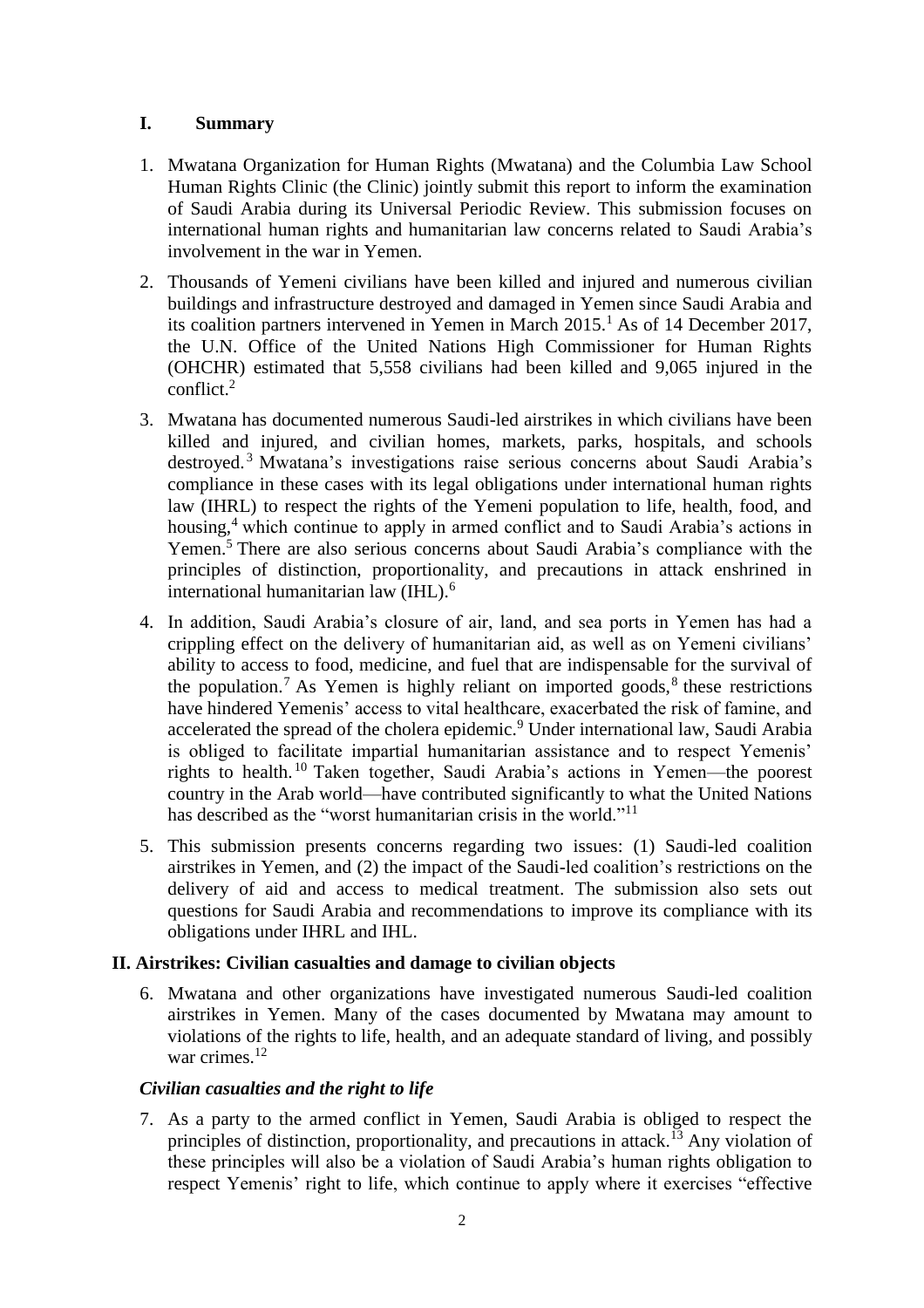control of the activities that caused the damage and consequent violation of human rights." 14

- 8. Mwatana's investigations of airstrikes<sup>15</sup> and investigations by other human rights organizations, as well as of the United Nations, strongly suggest that Saudi Arabia is violating these obligations.<sup>16</sup> Examples of specific cases documented by Mwatana among many—that raise serious legal concerns include:<sup>17</sup>
	- On 22 September 2015, an airstrike hit the Abdullah Al-Wazir School in the Bani Hushish District in Sana'a governorate—four bombs hit the school area, three of which exploded inside the school, and one just outside the school. Mwatana did not find any indication that the school was used for any military purpose before the airstrike,<sup>18</sup> in which three civilians, including two children, were killed, and a woman and a child were seriously injured.<sup>19</sup>
	- On 8 October 2016, the Saudi-led coalition hit the funeral of the Al-Rowaishan family in Sana'a, resulting in at least 84 civilian deaths and 550 civilian injuries.<sup>20</sup> While the funeral was attended by some political and security leaders, including those affiliated with the Houthis and former Yemen president Ali Abdullah Saleh, the large numbers of civilian casualties raise serious concerns about Saudi compliance with the principles of proportionality and precautions in attack. $21$
	- On 16 March 2017, a Saudi-led coalition attack hit a civilian boat transferring Somali civilians and refugees from Kharaz camp in Ras al-Ara, Lahj governorate killing 31 and injuring 37, including women and children. $^{22}$
- 9. Mwatana's findings are consistent with the findings of other human rights organizations<sup>23</sup> and those of the United Nations Panel of Experts on Yemen (the U.N. Panel).<sup>24</sup> The U.N. Panel investigated ten separate strikes by the Saudi-led coalition that took place between January and December 2017, and determined that it "could not find any evidence of the presence of high-value targets that would justify the collateral damage at these target sites."<sup>25</sup> For eight of ten strikes between January and December 2016, the U.N. Panel "consider[ed] it almost certain that the coalition did not meet IHL requirements of proportionality and precautions in attack," and that "some of the attacks may amount to war crimes."<sup>26</sup> The U.N. Panel found that these 20 strikes resulted in the deaths of at least 449 people, including at least 100 women and 85 children.<sup>27</sup>

### *Civilian infrastructure damage, forced displacement, and the rights to health, education, an adequate standard of living, and water and sanitation*

- 10. Under IHL, civilian objects, including residential buildings, schools, and hospitals, are protected from attack for so long as they are not used for military purposes.<sup>28</sup> Under IHRL, Saudi Arabia is obligated to respect the rights to health, education, an adequate standard of living, and water and sanitation.<sup>29</sup> Even in armed conflict, warring parties have minimum core obligations to respect these rights and refrain from acts that would violate these rights.<sup>30</sup> Saudi Arabia is obliged to respect these rights both within and outside its territory whenever its acts or omissions bring about foreseeable effects on the enjoyment of economic, social, and cultural rights.<sup>31</sup>
- 11. Saudi-led coalition airstrikes have destroyed and severely damaged civilian infrastructure, including schools, residential buildings, markets, public parks, and hospitals, and resulted in the displacement of the civilian population, raising serious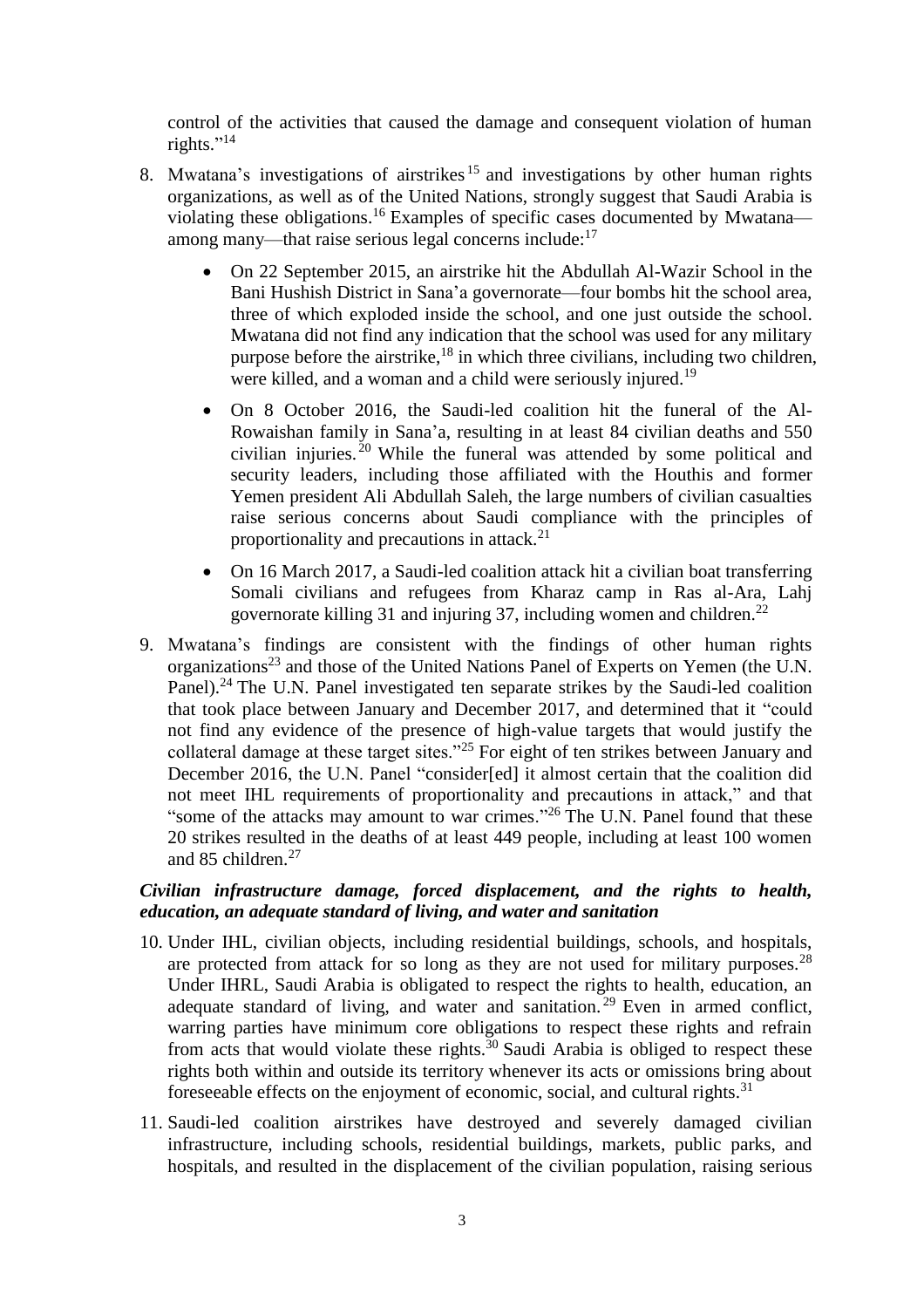concerns about Saudi Arabia's compliance with its international legal obligations. Some examples documented by Mwatana include:

- From 15-18 August 2015, the Saudi-led coalition carried out six airstrikes in Sada'a governorate, resulting in severe damage to residential buildings and the displacement of multiple families, as well as 22 civilian deaths.<sup>32</sup>
- The 22 September 2015 airstrike on Abdullah Al-Wazir School in the Bani Hushish District, Sana'a governorate referenced above severely damaged the school and led to the suspension of its education functions for months.<sup>33</sup>
- On 15 August 2016, a Saudi-led coalition airstrike hit a Médecins Sans Frontières (MSF) hospital that was solely for civilian use in northern Yemen.<sup>34</sup> This airstrike led to MSF's decision to evacuate from six hospitals in Hajjah and Saad'a governorates—further worsening access to medical care in Yemen.<sup>35</sup> The attack was "the fourth and deadliest on any MSF-supported facility during this war and there have been countless attacks on other health facilities and services all over Yemen."<sup>36</sup>
- 12. In January 2017, the U.N. Panel concluded that "violations associated with the conduct of the air campaign are sufficiently widespread to reflect either an ineffective targeting process or a broader policy of attrition against civilian infrastructure."<sup>37</sup>

### **III. Severe Restrictions on Humanitarian Aid and Access to Medical Treatment**

- 13. The severe restrictions imposed by the Saudi-led coalition on the supply of humanitarian aid and goods to Yemen, and on the ability of Yemenis to access medical treatment abroad, raise serious concerns about Saudi Arabia's compliance with international law.
- 14. IHRL protects the rights to life, as well to food, and to health. <sup>38</sup> These obligations continue to apply in situations of armed conflict.<sup>39</sup> Under IHL, Saudi Arabia is obliged to facilitate the rapid and unimpeded passage of impartial humanitarian relief for civilians in need.<sup>40</sup> Saudi Arabia is further prohibited from attacking, destroying, removing, or rendering useless objects indispensable to the survival of the civilian population.<sup>41</sup>
- 15. Since March 2015, Saudi Arabia and its coalition partners have imposed severe restrictions on Yemen's seaports, airports, and land borders. <sup>42</sup> Yemen is highly dependent on imported goods.  $43$  The restrictions have contributed to a dire humanitarian crisis: <sup>44</sup> seven million Yemenis are at acute risk of famine, and the country is facing the world's largest recorded cholera epidemic.<sup>45</sup>
- 16. Key restrictions include:
	- Beginning in March 2015, Saudi Arabia and the coalition severely restricted access to Hodeidah seaport, a key entry point into northern Yemen through which over 80 per cent of Yemen's food, medicine, and fuel were imported.<sup>46</sup> Between March-August 2015, the Saudi-led coalition intermittently closed the port<sup>47</sup> and a Saudi-led coalition attack on the port in August 2015 reduced the port's capacity.<sup>48</sup> Since then, the port has operated intermittently and under varying degrees of restrictions.<sup>49</sup>
	- From August 2016, Saudi Arabia, together with other coalition states and the Yemeni government, closed Sana'a International Airport, the only remaining operating airport in Yemen's northern territories, to all commercial flights.<sup>50</sup>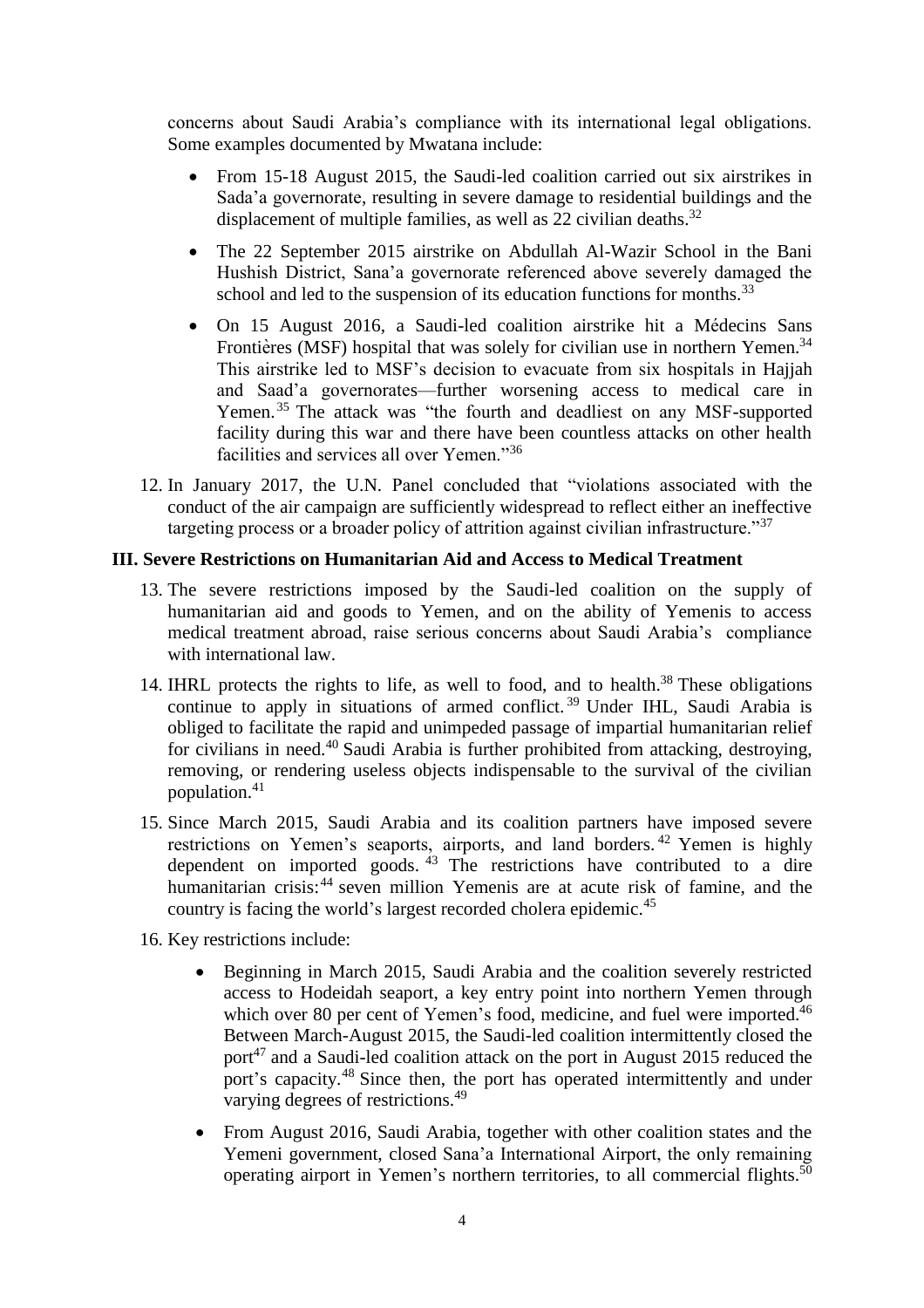The airports at Hodeidah and Taiz were closed when the conflict began in  $2015^{51}$ 

 Between 3-23 November 2017, the Saudi-led coalition enforced a closure of Yemen's seaports, airports, and land borders.<sup>52</sup> Although Saudi Arabia and coalition states eased this closure, human rights organizations report that restrictions on the delivery of aid and commercial goods continue.<sup>53</sup>

# *Restrictions on humanitarian aid and the supply of basic goods: impacts on the rights to life, health, and food*

- 17. IHRL protects the population's rights to life, health, and food, $54$  and IHL obligates parties to facilitate rapid and unimpeded access of impartial humanitarian relief.<sup>55</sup>
- 18. The restrictions imposed by the Saudi-led coalition on Yemen's land, air, and sea ports have obstructed the delivery of humanitarian aid and commercial goods necessary for the survival of the civilian population, severely impacting Yemenis right to resources indispensable to their survival.<sup>56</sup> These restrictions have worsened the humanitarian crisis:
	- In 2016, reports from non-governmental organizations claimed that the Saudiled coalition's denial of three shipments to Hodeidah seaport significantly delayed the delivery of life-saving medical supplies intended for 300,000 patients, resulting in the deaths of children. <sup>57</sup> One of the shipments arrived more than 80 days later after it was rerouted and delivered via land.<sup>58</sup>
	- In 2018, the U.N. Panel found that over 750,600 tons of humanitarian aid and commercial cargo were blocked or redirected from Yemen as a result of the complete naval and aerial closure of Yemen during November 2017.<sup>59</sup>
- 19. The Saudi-led coalition's closure of Yemen's land, sea, and airports has had a significant impact on Yemenis' access to food, water, and sanitation. Due to restrictions on fuel imports, Yemenis have suffered from an acute fuel shortage that has prevented sewage systems in six cities from operating and pumping clean water, $60$ and has dramatically increased the price of food and safe drinking water.<sup>61</sup>
- 20. Saudi-led coalition restrictions on imports and aid have further impacted the right to health. As of December 2017, a shortage of fuel and drinking water has led to only half of Yemen's hospitals being functional and severely limited the ability of Yemenis to seek necessary medical treatment.<sup>62</sup> Healthcare services and sanitation facilities—drastically impacted by fuel shortages—are necessary to effectively address the cholera epidemic.<sup>63</sup> In addition, the interruption and delays of medical supplies and objects to relieve the suffering population further enabled the spread of diphtheria.<sup>64</sup>
- 21. The restrictions imposed by the Saudi-led coalition have had a particularly harsh impact on children. According to U.N. estimates, 1.8 million children in Yemen are acutely malnourished and over 400,000 Yemeni children "face an increased risk of death" due to acute malnutrition.<sup>65</sup> Additionally, children under five amount to over 28% of new suspected cholera cases. <sup>66</sup> The shipment of life-saving medical equipment intended for over 14,000 children suffering from cholera and malnutrition was significantly delayed due to restrictions imposed by the Saudi-led coalition on Hodeidah seaport.<sup>67</sup>

# *Restrictions on access to medical treatment, and the rights to life and health*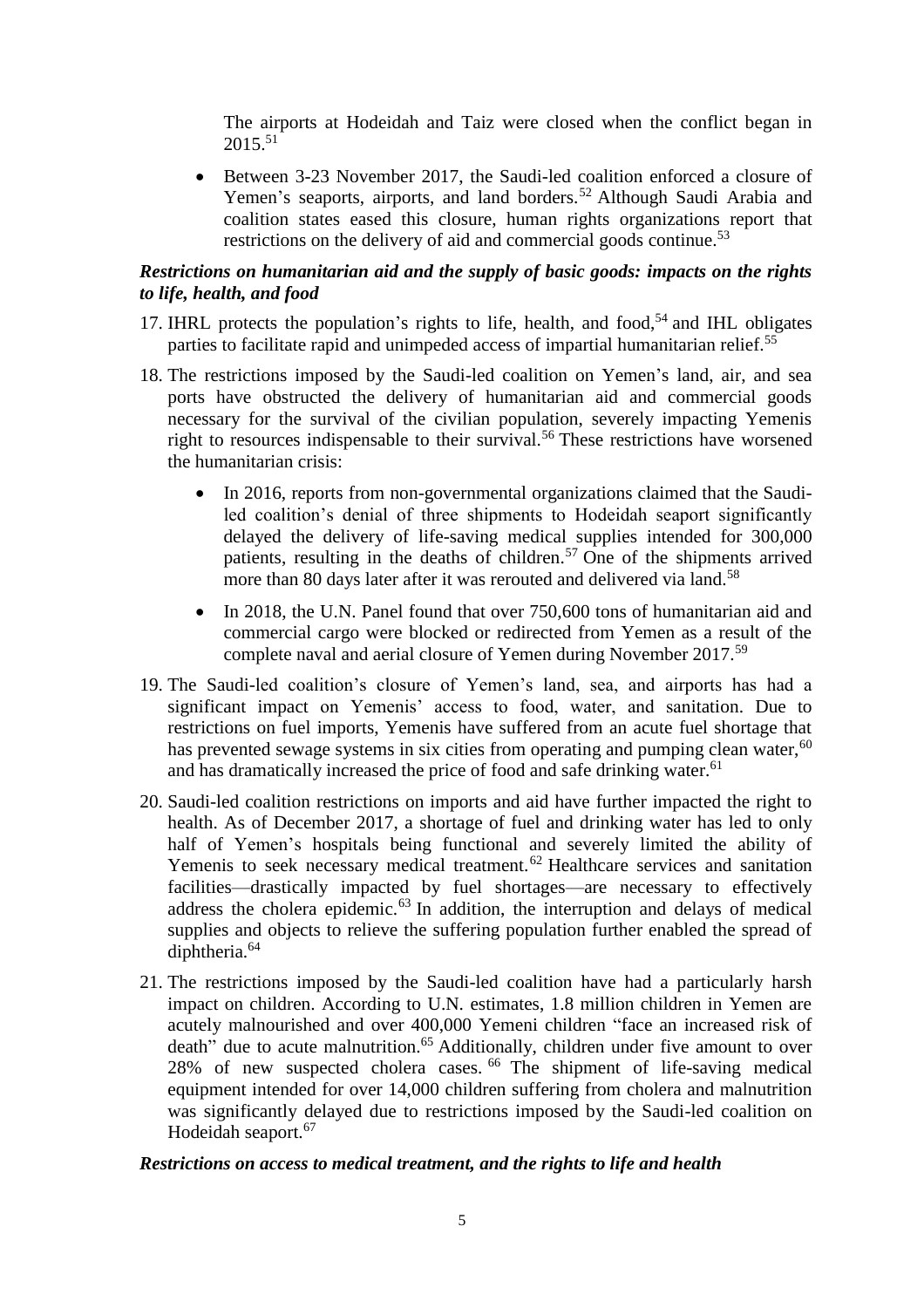- 22. Since August 2016, the closure of Sana'a airport to civilian flights by the Saudi-led coalition and Yemen has restricted Yemenis' ability to seek medical treatment abroad and their right to access healthcare under IHRL.<sup>68</sup> Under IHL, Saudi Arabia is also obliged to facilitate access to medical treatment for the wounded and sick.<sup>69</sup>
- 23. The closure of Sana'a airport to civilian flights has had a particularly grave impact on Yemenis' right to health because it is a critical access point to medical care for many Yemeni civilians. The Norwegian Refugee Council, citing data from the Ministry of Health office in Northern Yemen, estimated that over 10,000 Yemenis died because they were unable to travel abroad for medical treatment due to the closure of Sana'a International Airport and the lack of accessible alternative routes.<sup>70</sup> Human rights organizations estimate that approximately 7,000 Yemenis travelled abroad to seek medical care each year before the outbreak of conflict, and that those numbers increased significantly<sup>71</sup> due to the collapse of the Yemeni health system as a result of the war. $72$
- 24. Mwatana and other human rights organizations have documented how travel conditions through Yemen to alternative airports or land crossings are extremely difficult, with travel times of between nine and 30 hours by land to reach alternative airports in Aden and Seiyun on roads that cross dangerous check-points manned by parties on all sides of the conflict, and those traveling need to avoid closed military zones.<sup>73</sup>

# **IV. Recommendations**

- Saudi Arabia should make all efforts to arrive at a peaceful solution to the conflict;
- Saudi Arabia must immediately cease all military operations in Yemen until a full and timely review is conducted of the legality and impact of Saudi Arabia's operations in Yemen;
- Saudi Arabia should take immediate measures to fulfill its obligations to take all feasible precautions before an attack;
- Saudi Arabia must immediately halt all military operations which are disproportionate, indiscriminate, and impact civilian infrastructure or objects needed for the survival of the civilian population;
- Saudi Arabia must ensure unimpeded and rapid delivery of humanitarian aid and the supply of all goods necessary for the survival of the Yemeni population, including by immediately opening all Yemeni ports. This involves opening Sana'a Airport to all humanitarian and commercial flights, and allowing humanitarian aid to enter through Hodeidah seaport and other entry points to Yemen;
- Saudi Arabia must ensure that any restrictions on Yemenis' travel abroad are provided by law and are necessary and proportionate to achieve a legitimate objective, and accordingly do not restrict Yemenis right to access urgent medical care;
- Given concerns about investigations by the Saudi-led coalition's investigative mechanism, the Joint Incidents Assessment Team, Saudi Arabia must initiate prompt, thorough, effective, independent, impartial, and transparent investigations into credible allegations of violations, including those documented by civil society groups;
- Saudi Arabia must extend full and transparent access and cooperation to the Group of Eminent International and Regional Experts on Yemen;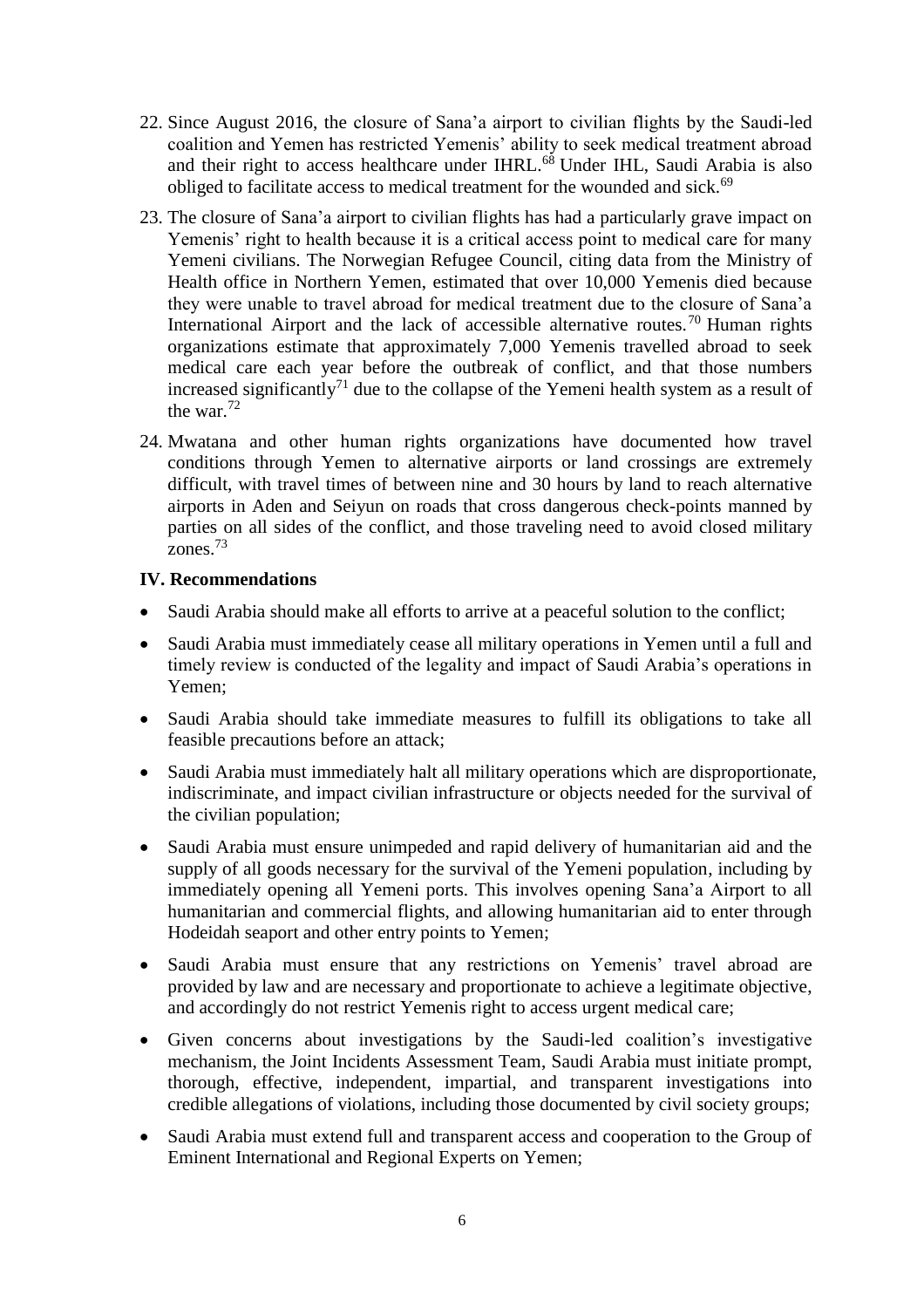- Saudi Arabia must hold accountable those found to be responsible for any wrongdoing; and
- Saudi Arabia must provide remedies to all victims in Yemen, including those who have suffered physical and mental health harm due to unlawful airstrikes and restrictions on land, air and sea ports, by providing prompt, adequate, and effective reparations in accordance with international human rights and humanitarian law.

## **Questions**

- Given credible allegations that a number of Saudi-led coalition strikes have violated international law, what steps is Saudi Arabia taking to ensure respect for the right to life and to protect civilians in Yemen?
- Given Saudi Arabia's obligations to monitor civilian casualties, what measures is Saudi Arabia taking to track and assess civilian harm?
- In light of Saudi Arabia's duty to investigate credible allegations of international law violations, what steps has Saudi Arabia taken and what steps is it planning to take to investigate and respond to allegations, including by publishing the results of investigations and explaining what disciplinary and criminal accountability actions have been taken?
- What steps has Saudi Arabia taken and what steps is it planning to take to ensure unimpeded access to humanitarian aid, particularly to prevent famine and address the cholera epidemic, given its obligations under international law to facilitate unimpeded access to humanitarian assistance?
- What steps has Saudi Arabia taken and what steps is it planning to take to ensure that Yemenis can freely access necessary medical treatment abroad?
- What was Saudi Arabia's military rationale and legal justification for preventing the entry into Yemen of dozens of ships in 2015 and 2016 even though the U.N. Verification and Inspection Mechanism had authorized their entry?
- What steps has Saudi Arabia taken and what steps is it planning to take to ensure that victims' right to remedy are respected? How many victims have received a remedy, and what were the remedies?

# **V. Contacts**

# **Mwatana Organization for Human Rights**

Radhya Almutawakel, [ralmutawakel@mwatana.org](mailto:ralmutawakel@mwatana.org) Abdulrasheed Al-Faqih, alfaqihr@mwatana.org Osamah E. Alfakih, oalfakih@mwatana.org

Dairi Street, Sana'a, Yemen Phone number: +967-146-4987

### **Columbia Law School Human Rights Clinic**

Sarah Knuckey, [sarah.knuckey@law.columbia.edu](mailto:sarah.knuckey@law.columbia.edu) Alex Moorehead, [amoorehead@law.columbia.edu](mailto:amoorehead@law.columbia.edu) Rahma Hussein, rah2210@columbia.edu Tamar Luster, tl2797@columbia.edu Junteng Zheng, junteng.zheng@columbia.edu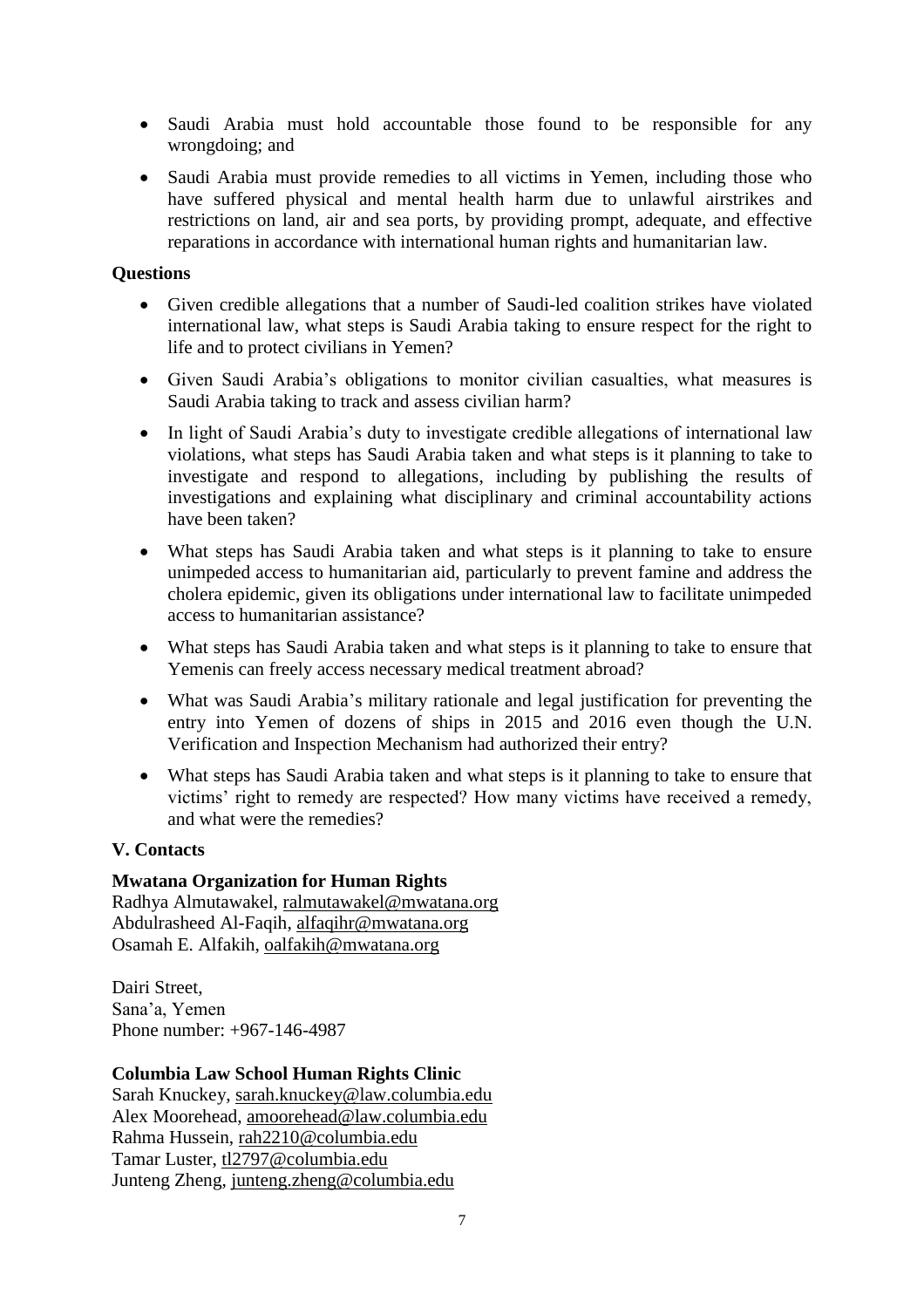Sophia Wistehube, smw2209@columbia.edu Rachel Fleig-Goldstein, rmf2152@columbia.edu Nia R. Morgan, nrm2142@columbia.edu

435 West 116<sup>th</sup> Street New York, NY, 10027, USA Phone number: +1(212) 854-1571

 $\overline{a}$ 

<sup>2</sup> U.N. OHCHR Press Briefing on Yemen and Gaza (Dec. 19, 2017) [\(http://www.ohchr.org/EN/NewsEvents/Pages/DisplayNews.aspx?NewsID=22551&LangID=E\)](http://www.ohchr.org/EN/NewsEvents/Pages/DisplayNews.aspx?NewsID=22551&LangID=E).

<sup>7</sup> U.N. Security Council, *Final report of the Panel of Experts in accordance with paragraph 6 of resolution 2266*, Chapter VIII, U.N. Doc. S/2018/68 (Jan. 26, 2018) (hereinafter 2018 Panel Report); *see also Yemen: Coalition Blockade Imperils Civilians UN Should Sanction Senior Saudi Leaders*, HUMAN RIGHTS WATCH (Dec. 7, 2017), [https://www.hrw.org/news/2017/12/07/yemen-coalition-blockade-imperils-civilians.](https://www.hrw.org/news/2017/12/07/yemen-coalition-blockade-imperils-civilians)

8 Joint Statement, *supra* note 1; The United Nations Office for the Coordination of Humanitarian Affairs (UN OCHA), HUMANITARIAN RESPONSE PLAN (2018),

[https://reliefweb.int/sites/reliefweb.int/files/resources/20180120\\_HRP\\_YEMEN\\_Final.pdf.](https://reliefweb.int/sites/reliefweb.int/files/resources/20180120_HRP_YEMEN_Final.pdf)

<sup>9</sup> Human Rights Council, *Report of the United Nations High Commissioner for Human Rights on the situation of human rights in Yemen, including violations and abuses since September 2014*, U.N. doc. A/HRC/36/33 (Sept. 13, 2017) (hereinafter OHCHR Yemen Report) ¶ 77 ("The imposition by the parties to the conflict of sieges, blockades and restrictions on movement had a severe impact on the availability of goods and services and their accessibility by the civilian population… Many people could not purchase medicine or food, even where they were available. Those circumstances accelerated the spread of cholera and other diseases and increased the risk of famine."); Human Appeal et el., *Statement by the humanitarian community on the blockade in Yemen,* RELIEFWEB (Nov. 16, 2017),

[https://reliefweb.int/sites/reliefweb.int/files/resources/20180120\\_HRP\\_YEMEN\\_Final.pdf;](https://reliefweb.int/sites/reliefweb.int/files/resources/20180120_HRP_YEMEN_Final.pdf) Norwegian Refugee Council, *A man-made famine on our watch,* NRC (May 3, 2017), [https://www.nrc.no/news/2017/may/a-man](https://www.nrc.no/news/2017/may/a-man-made-famine-on-our-watch/)[made-famine-on-our-watch/;](https://www.nrc.no/news/2017/may/a-man-made-famine-on-our-watch/) Tom Miles, *U.N. blames warring sides for Yemen's 'man-made' cholera 'catastrophe',* REUTERS (June 22, 2017), [https://www.reuters.com/article/us-yemen-cholera/u-n-blames](https://www.reuters.com/article/us-yemen-cholera/u-n-blames-warring-sides-for-yemens-man-made-cholera-catastrophe-idUSKBN19D1EX)[warring-sides-for-yemens-man-made-cholera-catastrophe-idUSKBN19D1EX;](https://www.reuters.com/article/us-yemen-cholera/u-n-blames-warring-sides-for-yemens-man-made-cholera-catastrophe-idUSKBN19D1EX) Abduljabbar Zeyad, *Crisis That Has Yemen On Brink Of Famine is A 'Man-Made Disaster': UN*, THE GLOBE AND MAIL (Aug. 1, 2017), [https://www.theglobeandmail.com/news/world/crisis-that-has-yemen-on-brink-of-famine-is-a-man-made](https://www.theglobeandmail.com/news/world/crisis-that-has-yemen-on-brink-of-famine-is-a-man-made-disaster-un/article35860735/)[disaster-un/article35860735/.](https://www.theglobeandmail.com/news/world/crisis-that-has-yemen-on-brink-of-famine-is-a-man-made-disaster-un/article35860735/)

<sup>10</sup> Additional Protocol II, *supra* note 6, art. 18(2); 1 INTERNATIONAL COMMITTEE OF THE RED CROSS (ICRC), CUSTOMARY INTERNATIONAL HUMANITARIAN LAW (2005) (hereinafter ICRC Customary IHL Study),

<sup>&</sup>lt;sup>1</sup> See Joint Statement from Agency Heads: WHO Director General Dr. Tedros Adhanom, UNICEF Executive Director Anthony Lake and WFP Executive Director David Beasley, UN Leaders Appeal for Immediate Lifting of Humanitarian Blockade in Yemen – Millions of Lives at Imminent Risk (Nov. 16, 2017) [\(https://www.unicef.org/media/media\\_101496.html\)](https://www.unicef.org/media/media_101496.html).<br><sup>2</sup> U.N. OHCHR Press Briefing on

<sup>3</sup> *See Mwatana: The Saudi-led Coalition Has Been Targeting Civilians in Yemen for Two Years*, MWATANA ORGANIZATION FOR HUMAN RIGHTS (Mar. 24, 2017), [http://www.mwatana.org/en/2432017608;](http://www.mwatana.org/en/2432017608) *see also* MWATANA ORGANIZATION FOR HUMAN RIGHTS, BLIND AIR STRIKES: CIVILIAN VICTIMS OF SAUDI ARABIA-LED COALITION'S AIR STRIKES IN YEMEN (2015), <http://www.mwatana.org/en/1320164466> (hereinafter, together, Mwatana Reports).

<sup>4</sup> G.A. Res. 217 (III) A, Universal Declaration of Human Rights (Dec. 10, 1948) [hereinafter UDHR] arts. 3, 25; ICESCR, *Concluding Observations of the Committee on Economic, Social and Cultural Rights: Israel,* ¶31, U.N. Doc. E/C.12/1/Add.90 (May 23, 2003) ("The Committee repeats its position that even in a situation of armed conflict, fundamental human rights must be respected and that basic economic, social and cultural rights, as part of the minimum standards of human rights, are guaranteed under customary international law and are also prescribed by international humanitarian law.")

<sup>5</sup> *Legality of the Threat or Use of Nuclear Weapons*, Advisory Opinion, 1996 I.C.J. Rep.1996, ¶ 25; Principle 9, *Maastricht Principles on Extraterritorial Obligations of States in the Area of Economic, Social and Cultural Rights*, 29/4 NETH. Q. HUM. RTS. 578 (2011) (hereinafter Maastricht Principles); UN Committee on Economic, Social and Cultural Rights (ICESCR), *General Comment No. 14: The Right to the Highest Attainable Standard of Health (Art. 12 of the Covenant),* U.N. Doc. E/C.12/2000/4 (Aug. 11, 2000).

<sup>6</sup> Common Article 3 of the Four Geneva Conventions (ratified by Saudi Arabia on May 18, 1963); Additional Protocol II to the Four Geneva Conventions (ratified by Saudi Arabia on August 21, 1987), arts. 13-15.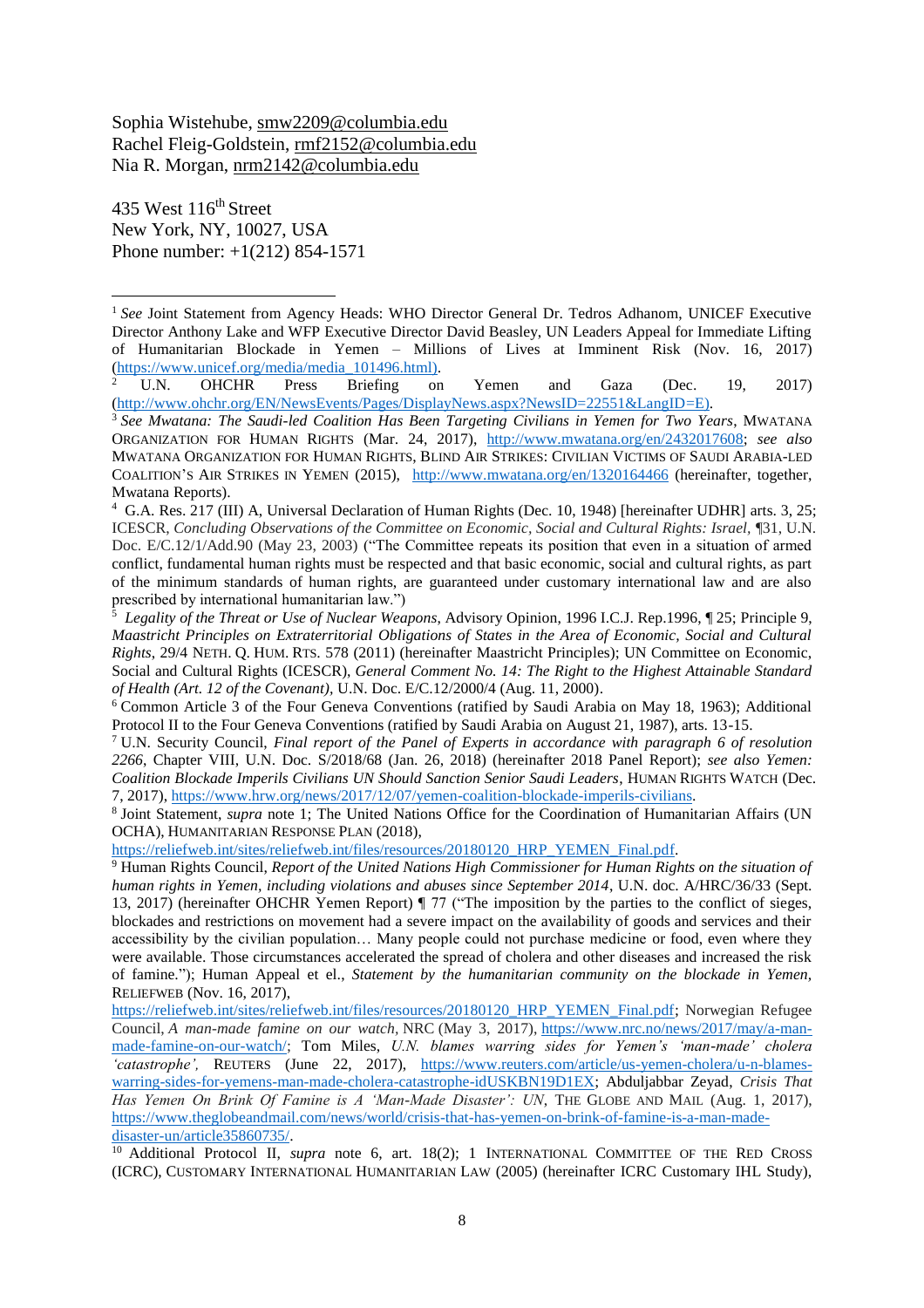Rule 55; UDHR, *supra* note 4; *Maastricht Principles, supra* note 5; CESCR, *General Comment No. 14, supra*  note 5.

<sup>11</sup> Joint Statement, *supra* note 1.

<sup>12</sup> *See* Mwatana Reports, *supra* note 3; ICRC Customary IHL Study, Rule 156; UDHR, *supra* note 4, arts. 3, 25. <sup>13</sup> Common Article 3 & Protocol II, *supra* note 6.

<sup>14</sup> *Environment and Human Rights*, Advisory Opinion OC-23/17, Inter-Am. Ct. H.R. (ser. A) No. 23 (Nov. 15, 2017) (hereinafter IACHR Environment and Human Rights); U.N. Charter preamble & arts. 1(3), 55-56; UDHR, *supra* note 4, art. 3; *also* International Court of Justice, *Legality of the Threat or Use of Nuclear Weapons*, *supra* note 5, ¶ 25; G.A. Res. 56/83, Articles on Responsibility of States for Internationally Wrongful Acts (Dec. 12, 2001), arts. 16, 18; International Court of Justice, *Legal Consequences for States of the Continued Presence of South Africa in Namibia (South West Africa) notwithstanding Security Council Resolution 276 (1970)*, Advisory Opinion, 1971 ICJ Rep 16, ¶ 131 (June 21); UN Human Rights Committee (HRC), *Draft General Comment No. 36: The Right to Life (Art. 6 of the Covenant),* adopted on First Reading during the 120th Session of the Human Rights Committee, ¶ 66; African Commission on Human and Peoples' Rights, *General Comment No. 3: The Right to Life (Art. 4 of the Charter)*, (Nov. 4-18, 2015), ¶ 14.

<sup>15</sup> Between March 2015 and December 2017, Mwatana documented at least 211 air strikes resulting in an estimated 1,704 civilian deaths, including 570 children and 238 women, and 2,031 civilian injuries, including 414 children and 227 women.

<sup>16</sup> *See* Mwatana Reports, *supra* note 3.

<sup>17</sup> *Id*.

 $\overline{a}$ 

<sup>18</sup> *Id.*

<sup>19</sup> *Id*.

<sup>20</sup> This is a conservative estimate. The U.N. carried out at least two investigations into the strike. One investigation concluded that it resulted in 827 civilian fatalities and injuries (U.N. Security Council, Final report of the Panel of Experts in accordance with paragraph 6 of resolution 2266, Chapter VIII, U.N. Doc. S/2017/81 (Jan. 31, 2017) (hereinafter 2017 Panel Report), ¶ 125), while another concluded that at least 132 civilians were killed and 695 injured (OHCHR Yemen Report, ¶ 29).

<sup>21</sup> *Id. See also* OHCHR Yemen Report, ¶¶ 29-31 ("Based on the circumstances, including the prior announcement and public nature of the funeral, as well as the timing of the strike, coalition forces should have been aware of the high risk of civilian casualties inherent in carrying out such a strike."); 2017 Panel Report, *supra* note 20, ¶¶ 121-125. A joint independent assessment team (the JIAT) appointed by the coalition to investigate incidents acknowledged that the strike was by the coalition, had resulted in "several" casualties, and claimed that the strike was based on faulty intelligence and not in compliance with coalition procedures. *See* Ryan Goodman, *Full Text: Saudi-Led Coalition's Statement of Explanation on Funeral Hall Bombing in Yemen*, JUST SECURITY (Oct. 15, 2016), [https://www.justsecurity.org/33615/full-text-saudi-led-coalitions-statement](https://www.justsecurity.org/33615/full-text-saudi-led-coalitions-statement-explanation-funeral-hall-bombing-yemen/)[explanation-funeral-hall-bombing-yemen/.](https://www.justsecurity.org/33615/full-text-saudi-led-coalitions-statement-explanation-funeral-hall-bombing-yemen/) The U.N. Panel of Experts has expressed concern about the lack of transparency regarding the JIAT, also "observ[ing] that there needs to be further examination of some of these cases to eliminate any doubts relating to violations of IHL by the Saudi Arabia-led coalition. In this context, the Panel highlights the different findings of the Panel and JIAT and the contradictions between statements of the Saudi Arabia-led coalition and the JIAT on the Saudi Arabia-led coalition's responsibility and rationale for some air strikes." 2018 Panel Report, *supra* note 7, Annex 59.

<sup>22</sup> Mwatana Reports, *supra* note 3; *See als*o *UAE: Clarify Role in Deadly Attack on Refugee Boat*, HUMAN RIGHTS WATCH (Aug. 13 2017), [https://www.hrw.org/news/2017/04/13/uae-clarify-role-deadly-attack-refugee](https://www.hrw.org/news/2017/04/13/uae-clarify-role-deadly-attack-refugee-boat)[boat.](https://www.hrw.org/news/2017/04/13/uae-clarify-role-deadly-attack-refugee-boat)

<sup>23</sup> *See* HUMAN RIGHTS WATCH, 2018 WORLD REPORT, YEMEN (2017) [https://www.hrw.org/world](https://www.hrw.org/world-report/2018/country-chapters/yemen)[report/2018/country-chapters/yemen;](https://www.hrw.org/world-report/2018/country-chapters/yemen) *see also Yemen: Civilians at mercy of sniping, shelling and airstrikes – Zeid*, OFFICE OF THE HIGH COMMISSIONER FOR HUMAN RIGHTS (Feb. 12, 2018),

[http://www.ohchr.org/EN/NewsEvents/Pages/DisplayNews.aspx?NewsID=22651&LangID=E.](http://www.ohchr.org/EN/NewsEvents/Pages/DisplayNews.aspx?NewsID=22651&LangID=E)

<sup>24</sup> The Panel was established to support the work of the U.N. Security Council Sanctions Committee on Yemen. The Committee was established pursuant to Security Council Resolution 2140 (2014) to oversee the sanctions measures imposed by the Security Council. The Committee's mandate was expanded in Resolution 2216 (2015). More information is available at: [https://www.un.org/sc/suborg/en/sanctions/2140.](https://www.un.org/sc/suborg/en/sanctions/2140)

<sup>25</sup> 2018 Panel Report, *supra* note 7, ¶¶ 160-163.

<sup>26</sup> 2017 Panel Report, *supra* note 20, ¶ 127.

<sup>27</sup> *See generally* 2018 Panel Report, *supra* note 7; 2017 Panel Report, *supra* note 20.

<sup>28</sup> Additional Protocol II, *supra* note 6, art. 11; ICRC Customary IHL Study, *supra* note10, Rule 28.

<sup>29</sup> UDHR, *supra* note 4, art 25. Also, the UN CESCR has issued guidance on a number of aspects of the right to an adequate standard of living, namely on food, water and housing, *see* ICESCR *General Comment 3: The Nature of States Parties Obligations*, ¶ 10, E/1991/23 (1990); ICESCR *General Comment 15: The Right to*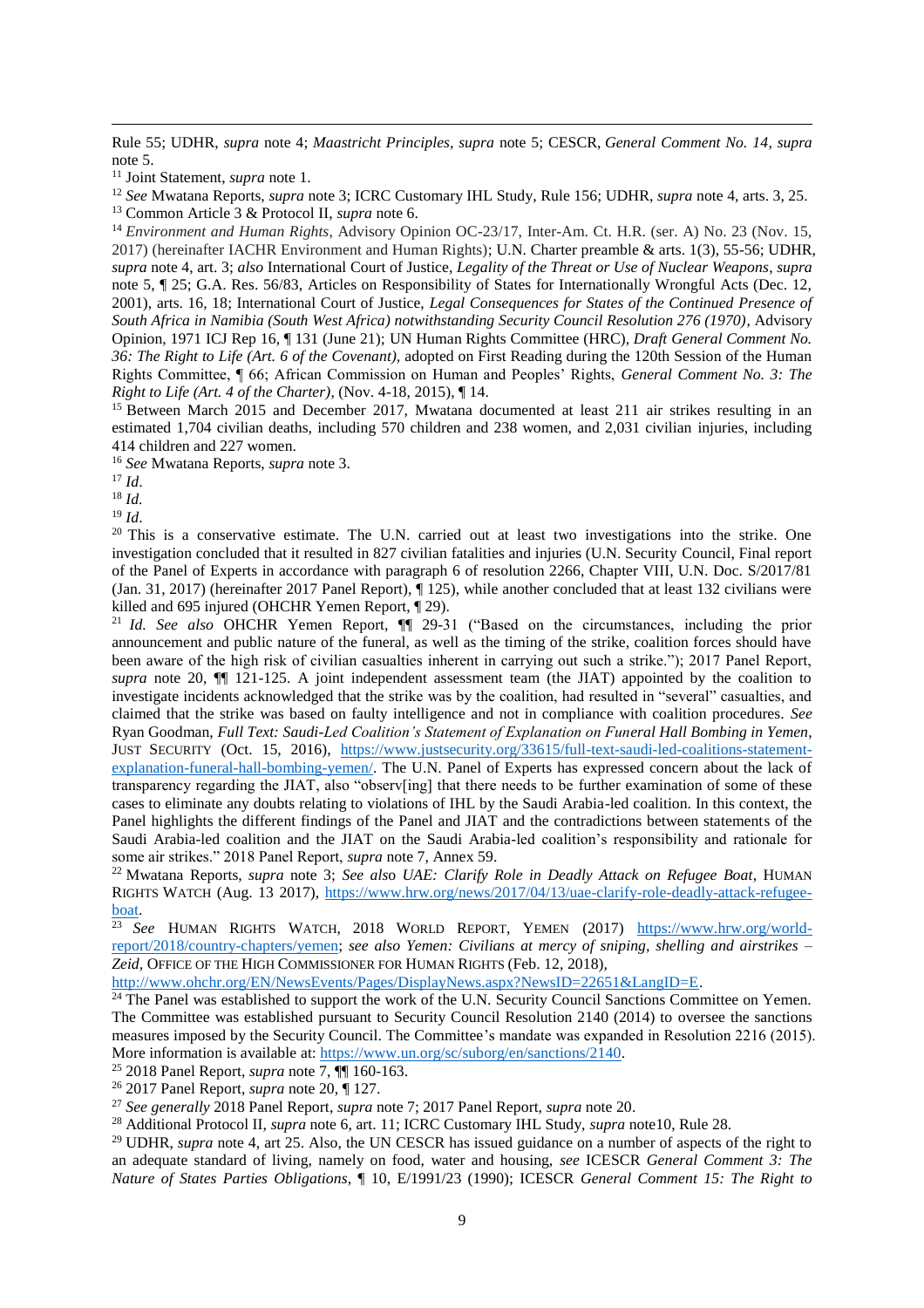*Water* (arts. 11 and 12 of the Covenant),  $\parallel$  3, E/2003/22 (2002); ICESCR *General Comment 4*: Article 11(1): *The Right to Adequate Housing*, ¶¶ 8(b), 8(d) and 11, E/1992/23 (1991); ICESCR *General Comment 14*, *supra* note 5, ¶¶ 4, 5, 11, 12(b), 34, 36 and 51.

<sup>30</sup> ICESCR, *General Comment No. 14, supra* note 5; *see also* Katherine H. A. Footer and Leonard S. Rubenstein, *A Human Rights Approach to Health Care in Conflict*, 95 (899) INTERNATIONAL REVIEW OF RED CROSS 167 (2013).

<sup>31</sup> *Maastricht Principles*, *supra* note 5, Principle 9; IACHR, Environment and Human Rights, *supra* note 14.

<sup>32</sup> Mwatana Reports, *supra* note 3. Additional cases of civilian displacement and the death of displaced civilians have been documented by the United Nations and other NGOs, *see* HUMAN RIGHTS WATCH, YEMEN: COALITION AIRSTRIKES DEADLY FOR CHILDREN (Sept. 12, 2017),

[https://www.hrw.org/news/2017/09/12/yemen-coalition-airstrikes-deadly-children;](https://www.hrw.org/news/2017/09/12/yemen-coalition-airstrikes-deadly-children) William Spindler, *UNHCR shocked and saddened by civilian deaths in Taizz, Yeme*n, UNHCR (July 19, 2017), [http://www.unhcr.org/en](http://www.unhcr.org/en-us/news/press/2017/7/596f25f64/unhcr-shocked-saddened-civilian-deaths-taizz-yemen.html)[us/news/press/2017/7/596f25f64/unhcr-shocked-saddened-civilian-deaths-taizz-yemen.html;](http://www.unhcr.org/en-us/news/press/2017/7/596f25f64/unhcr-shocked-saddened-civilian-deaths-taizz-yemen.html) OHCHR, *Press briefing notes on Yemen* (July 21, 2017),

[http://ohchr.org/EN/NewsEvents/Pages/DisplayNews.aspx?NewsID=21899&LangID=E.](http://ohchr.org/EN/NewsEvents/Pages/DisplayNews.aspx?NewsID=21899&LangID=E)

<sup>33</sup> Mwatana Reports, *supra* note 3.

<sup>34</sup> Médecins sans Frontières, *MSF internal investigation of the 15th August attack on Abs hospital Yemen: Summary of the findings,* MSF (Sept. 27, 2016),

[http://www.msf.org/sites/msf.org/files/yemen\\_abs\\_investigation.pdf;](http://www.msf.org/sites/msf.org/files/yemen_abs_investigation.pdf) Mwatana Reports, *supra* note 3.

<sup>35</sup> *Yemen: Indiscriminate bombings and unreliable reassurances*, MÉDECINS SANS FRONTIÈRES (Aug. 18, 2016), [http://www.msf.org/en/article/yemen-indiscriminate-bombings-and-unreliable-reassurances-saudi-led-coalition](http://www.msf.org/en/article/yemen-indiscriminate-bombings-and-unreliable-reassurances-saudi-led-coalition-force-msf)[force-msf.](http://www.msf.org/en/article/yemen-indiscriminate-bombings-and-unreliable-reassurances-saudi-led-coalition-force-msf)

<sup>36</sup> *Id.*

 $\overline{a}$ 

<sup>37</sup> 2017 Panel Report, *supra* note 20, ¶ 131.

<sup>38</sup> UDHR, *supra* note 4, arts 3, 25; Convention on the Rights of the Child, Nov. 20, 1989, 1577 U.N.T.S. 3 (ratified by Saudi Arabia on 26 January 1996), arts. 6, 24; League of Arab States, Arab Charter on Human Rights, Sept. 15, 1994, art. 5; International Court of Justice, *Legality of the Threat or Use of Nuclear Weapons*, *supra* note 5; Human Rights Council Res. 7/14, the Right to Food (May 22, 2008); ICESCR, *General Comment No. 14, supra* note 5 ("States must refrain "from limiting access to health services as a punitive measure, e.g. during armed conflicts in violation of international humanitarian law," *see* ¶ 34); ICESCR, *General Comment No. 12: The Right to Adequate Food (Art. 11 of the Covenant)* (May 12, 1999); G.A. Res. 64/159 (March 10, 2010) (stating that States "must not prevent access to humanitarian food aid", *see* ¶ 12).

<sup>39</sup> International Court of Justice, *Legality of the Threat or Use of Nuclear Weapons*, *supra* note 5; *Maastricht Principles*, *supra* note 5, Principle 9.

<sup>40</sup> Additional Protocol II, *supra* note 6, art. 18(2); ICRC Customary IHL Study, *supra* note 10, Rule 55.

<sup>41</sup> Additional Protocol II, *supra* note 6, art. 14; ICRC Customary IHL Study, *supra* note 10*,* Rule 53.

<sup>42</sup> Human Rights Watch, *supra* note 7; *Yemen: Saudi-led Coalition's Closure of Ports Cuts the Remaining Life Artery*, MWATANA (Nov. 12 2017), [http://www.mwatana.org/en/12112017671.](http://www.mwatana.org/en/12112017671)

<sup>43</sup> *Ensuring Yemen's lifeline: the Criticality of All Yemeni Ports*, UN OCHA (Nov. 13, 2017) [Https://reliefweb.int/map/yemen/ensuring-yemen-s-lifeline-criticality-all-yemeni-ports-13-nov-2017-enar.](https://reliefweb.int/map/yemen/ensuring-yemen-s-lifeline-criticality-all-yemeni-ports-13-nov-2017-enar)

<sup>44</sup> Lift blockade of Yemen to stop "catastrophe" of millions facing starvation, says UN expert, UN OHCHR (Apr. 12, 2017) [http://www.ohchr.org/EN/NewsEvents/Pages/DisplayNews.aspx?NewsID=21496&LangID=E.](http://www.ohchr.org/EN/NewsEvents/Pages/DisplayNews.aspx?NewsID=21496&LangID=E)

<sup>45</sup> Kate [Lyons,](https://www.theguardian.com/profile/kate-lyons) *Yemen's cholera outbreak now the worst in history as millionth case looms*, THE GUARDIAN (Oct. 12, 2017), [https://www.theguardian.com/global-development/2017/oct/12/yemen-cholera-outbreak-worst](https://www.theguardian.com/global-development/2017/oct/12/yemen-cholera-outbreak-worst-in-history-1-million-cases-by-end-of-year)[in-history-1-million-cases-by-end-of-year.](https://www.theguardian.com/global-development/2017/oct/12/yemen-cholera-outbreak-worst-in-history-1-million-cases-by-end-of-year) The situations of cholera in Yemen has now caused over 2,250 deaths, *see* Joint Statement, *supra* note 1. Oxfam, *Yemen being pushed ever closer to famine: 1,000 days of war and a crippling blockade is starving its people, RELIEFWEB (Dec. 19. 2017). and a crippling blockade is starving its people*, RELIEFWEB (Dec. 19, 2017), [https://reliefweb.int/report/yemen/yemen-being-pushed-ever-closer-famine-1000-days-war-and-crippling](https://reliefweb.int/report/yemen/yemen-being-pushed-ever-closer-famine-1000-days-war-and-crippling-blockade-starving-its)[blockade-starving-its.](https://reliefweb.int/report/yemen/yemen-being-pushed-ever-closer-famine-1000-days-war-and-crippling-blockade-starving-its)

<sup>46</sup> Joint Statement, *supra* note 1.

<sup>47</sup> Based on information provided to Mwatana from a credible source.

<sup>48</sup> Reuters, *Arab coalition bombs Yemen's Hodeidah port*, AL-ARABIA (Aug. 18, 2015), [http://english.alarabiya.net/en/News/middle-east/2015/08/18/Arab-coalition-bombs-Yemen-s-Hodeidah-](http://english.alarabiya.net/en/News/middle-east/2015/08/18/Arab-coalition-bombs-Yemen-s-Hodeidah-port.html)

[port.html;](http://english.alarabiya.net/en/News/middle-east/2015/08/18/Arab-coalition-bombs-Yemen-s-Hodeidah-port.html) Mohammed Ghobari, *Yemen's war-damaged Hodeidah port struggles to bring in vital supplies,*  REUTERS (Nov. 24, 2016), [http://news.trust.org/item/20161124155556-1m4ub/.](http://news.trust.org/item/20161124155556-1m4ub/) Saudi Arabia and coalition states were reported to have denied entry of various equipment necessary to restore the port's capacity, such as cranes, until January 2018, *see* Human Rights Watch, *supra* note 7.

<sup>49</sup> Based on information provided to Mwatana from a credible source.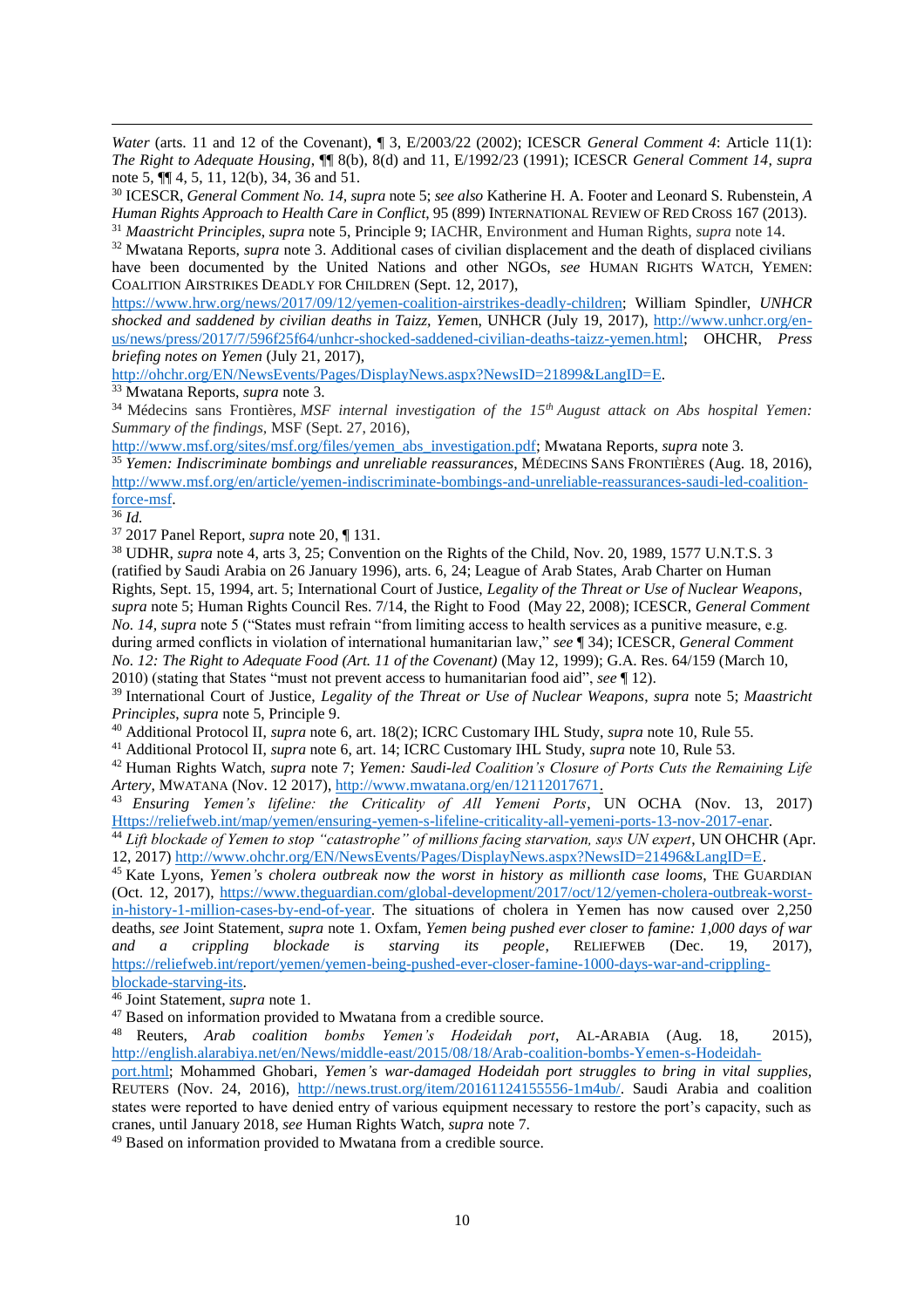<sup>50</sup> Mwatana, *supra* note 42; Associated Press, *Thousands of Yemenis stranded after Saudis close airport,* FOX NEWS (Aug. 23, 2016), [http://www.foxnews.com/world/2016/08/23/thousands-yemenis-stranded-after-saudis](http://www.foxnews.com/world/2016/08/23/thousands-yemenis-stranded-after-saudis-close-airport.html)[close-airport.html.](http://www.foxnews.com/world/2016/08/23/thousands-yemenis-stranded-after-saudis-close-airport.html)

<sup>51</sup> Based on information provided to Mwatana by a credible source.

 $\overline{a}$ 

<sup>52</sup> *See* Human Rights Watch, *supra* note 7; *see also* 2018 Panel Report, *supra* note 7, ¶¶ 188-191; *Yemen: Border closure shuts down water, sewage systems, raising cholera risk*, ICRC (Nov. 17, 2017), [https://www.icrc.org/en/document/yemen-border-closure-shuts-down-water-sewage-systems-raising-cholera](https://www.icrc.org/en/document/yemen-border-closure-shuts-down-water-sewage-systems-raising-cholera-risk)[risk.](https://www.icrc.org/en/document/yemen-border-closure-shuts-down-water-sewage-systems-raising-cholera-risk)

<sup>53</sup> Human Rights Watch, *supra* note 7. ACTION AGAINST HUNGER (IN COORDINATION WITH OTHER 16 ORGANIZATIONS), NGOS URGE COMPLETE OPENING OF YEMEN'S HODEÏDA PORT - A JOINT STATEMENT FROM 17 INGOS OPERATING IN YEMEN (Jan. 16 2018), [https://www.actionagainsthunger.org/story/ngos-urge](https://www.actionagainsthunger.org/story/ngos-urge-complete-opening-yemen-hodeida-port)[complete-opening-yemen-hodeida-port.](https://www.actionagainsthunger.org/story/ngos-urge-complete-opening-yemen-hodeida-port) In addition, based on information provided to Mwatana from a credible source, three of the four ports comprising Hodeidah port complex (Mokha port, Ras Essa port, and Al-Saleef port) are closed.

<sup>54</sup> UDHR, *supra* note 4, arts. 22, 28; League of Arab States, Arab Charter on Human Rights, *supra* note 38; Convention on the Rights of the Child, *supra* note 40, art. 24; ICESCR, *General Comment No. 12*, *supra* note 38; UN General Assembly, Resolution 64/159*, supra* note 38; Human Right Council*,* Resolution 7/14*, supra*  note 38; UN General Assembly, The Human Right to Water and Sanitation, U.N. Doc. A/RES/64/292 (Aug. 3, 2010); Human Rights Council, *Report of the Special Rapporteur on the Right of Everyone to the Highest Attainable Standard of Physical and Mental Health*, U.N Doc. A/HRC/68/297 (Aug. 9, 2013) (hereinafter Report of the Special Rapporteur on right to health) ¶¶ 13-16,; Principle 9, *Maastricht Principles*, *supra* note 5; UDHR, *supra* note 4; International Court of Justice, *Legality of the Threat or Use of Nuclear Weapons*, *supra* note 5; ICESCR, *General Comment No. 14, supra* note 5.

<sup>55</sup>Additional Protocol II, *supra* note 6, art. 18(2); ICRC Customary IHL Study, *supra* note 10, Rule 55.

<sup>56</sup> UDHR, *supra* note 4, art. 25; ICESCR, *General Comment No. 12*, *supra* note 38.

<sup>57</sup> SAVE THE CHILDREN, SAUDI DELAYS YEMEN AID KILLING CHILDREN (Mar. 1, 2017), [https://www.savethechildren.org.uk/news/media-centre/press-releases/saudi-delays-yemen-aid-killing-children.](https://www.savethechildren.org.uk/news/media-centre/press-releases/saudi-delays-yemen-aid-killing-children) <sup>58</sup> *Id.*

<sup>59</sup> 2018 Panel Report, *supra* note 7, ¶ 188. *See also* U.N. OCHA, *Yemen: Impact of the closure of seaports and airports on the humanitarian situation, Situation Update 2* (Nov. 16, 2017), [https://reliefweb.int/report/yemen/yemen-impact-closure-seaports-and-airports-humanitarian-situation-situation](https://reliefweb.int/report/yemen/yemen-impact-closure-seaports-and-airports-humanitarian-situation-situation-update-2-16)[update-2-16.](https://reliefweb.int/report/yemen/yemen-impact-closure-seaports-and-airports-humanitarian-situation-situation-update-2-16) According to the U.N. Verification and Inspection Mechanism, as of November 15, 2017, the closure of Yemen's port of Hodeidah stopped 29 vessels carrying over 300,000 tons of food and 192,000 tons of fuel from entering Yemen.

<sup>60</sup> *Yemen: As threat of famine looms, UN urges Saudi-led coalition to fully lift blockade of Red Sea ports, UN*<br>NEWS, (Dec. 2, 2017), https://news.un.org/en/story/2017/12/638132-yemen-threat-famine-looms-un-urges(Dec. 2, 2017), [https://news.un.org/en/story/2017/12/638132-yemen-threat-famine-looms-un-urges](https://news.un.org/en/story/2017/12/638132-yemen-threat-famine-looms-un-urges-saudi-led-coalition-fully-lift-blockade-red)[saudi-led-coalition-fully-lift-blockade-red.](https://news.un.org/en/story/2017/12/638132-yemen-threat-famine-looms-un-urges-saudi-led-coalition-fully-lift-blockade-red)

<sup>61</sup> *See* Human Rights Watch, *supra* note 7; *see also* Humanitarian Response Plan, *supra* note 8.

<sup>62</sup> *See* Human Rights Watch, *supra* note 7.

<sup>63</sup> As early as 2015 the International Committee of the Red Cross warned about the impact of fuel shortages on the Yemeni health system. *See Yemen: Health system crippled, fuel shortage alarming*, ICRC (Apr. 30, 2015), [https://www.icrc.org/en/document/yemen-health-system-crippled-fuel-shortage-alarming;](https://www.icrc.org/en/document/yemen-health-system-crippled-fuel-shortage-alarming) In November 2017, the ICRC reportedly said that the "lack of fuel has a 'cascading impact on several vital sectors' - water and sanitation as well as health and food, as prices have risen sharply". *See* Stephanie Nebehay, *Yemen fuel crisis leads Red Cross to buy fuel 'as resort*,*'* REUTERS (Nov. 29, 2017), [https://uk.reuters.com/article/uk](https://uk.reuters.com/article/uk-yemen-security-aid/yemen-fuel-crisis-leads-red-cross-to-buy-fuel-as-last-resort-idUKKBN1DT1FE)[yemen-security-aid/yemen-fuel-crisis-leads-red-cross-to-buy-fuel-as-last-resort-idUKKBN1DT1FE.](https://uk.reuters.com/article/uk-yemen-security-aid/yemen-fuel-crisis-leads-red-cross-to-buy-fuel-as-last-resort-idUKKBN1DT1FE)

<sup>64</sup> UN [OCHA,](https://reliefweb.int/organization/ocha) *Yemen: Impact of the closure of seaports and airports on the humanitarian situation - Situation Update*, RELIEFWEB, (Nov. 23, 2017), [https://reliefweb.int/report/yemen/yemen-impact-closure-seaports-and](https://reliefweb.int/report/yemen/yemen-impact-closure-seaports-and-airports-humanitarian-situation-situation-update-3-23)[airports-humanitarian-situation-situation-update-3-23.](https://reliefweb.int/report/yemen/yemen-impact-closure-seaports-and-airports-humanitarian-situation-situation-update-3-23)

<sup>65</sup> UNICEF, BORN INTO WAR: 1,000 DAYS OF LOST CHILDHOOD (Jan. 2018), [https://www.unicef.org/infobycountry/files/UNICEF\\_Report\\_Born\\_Into\\_War\\_Final\\_en.pdf.](https://www.unicef.org/infobycountry/files/UNICEF_Report_Born_Into_War_Final_en.pdf)

<sup>66</sup> UNICEF, YEMEN HUMANITARIAN SITUATION REPORT*,* (Nov. 30 2017), [https://reliefweb.int/sites/reliefweb.int/files/resources/UNICEF%20Yemen%20Humanitarian%20Sitrep%20Nov](https://reliefweb.int/sites/reliefweb.int/files/resources/UNICEF%20Yemen%20Humanitarian%20Sitrep%20November%202017.pdf) [ember%202017.pdf.](https://reliefweb.int/sites/reliefweb.int/files/resources/UNICEF%20Yemen%20Humanitarian%20Sitrep%20November%202017.pdf)

<sup>67</sup> *See* Save the Children, *supra* note 57.

<sup>68</sup> UDHR, *supra* note 4, arts. 3 and 25(1); Convention on the Rights of the Child, art. 24, *supra* note 38; League of Arab States, Arab Charter on Human Rights, *supra* note 41, art. 5; ICESCR, *General Comment No. 14, supra* note 5; Report of the Special Rapporteur on the right to health, *supra* note 54.